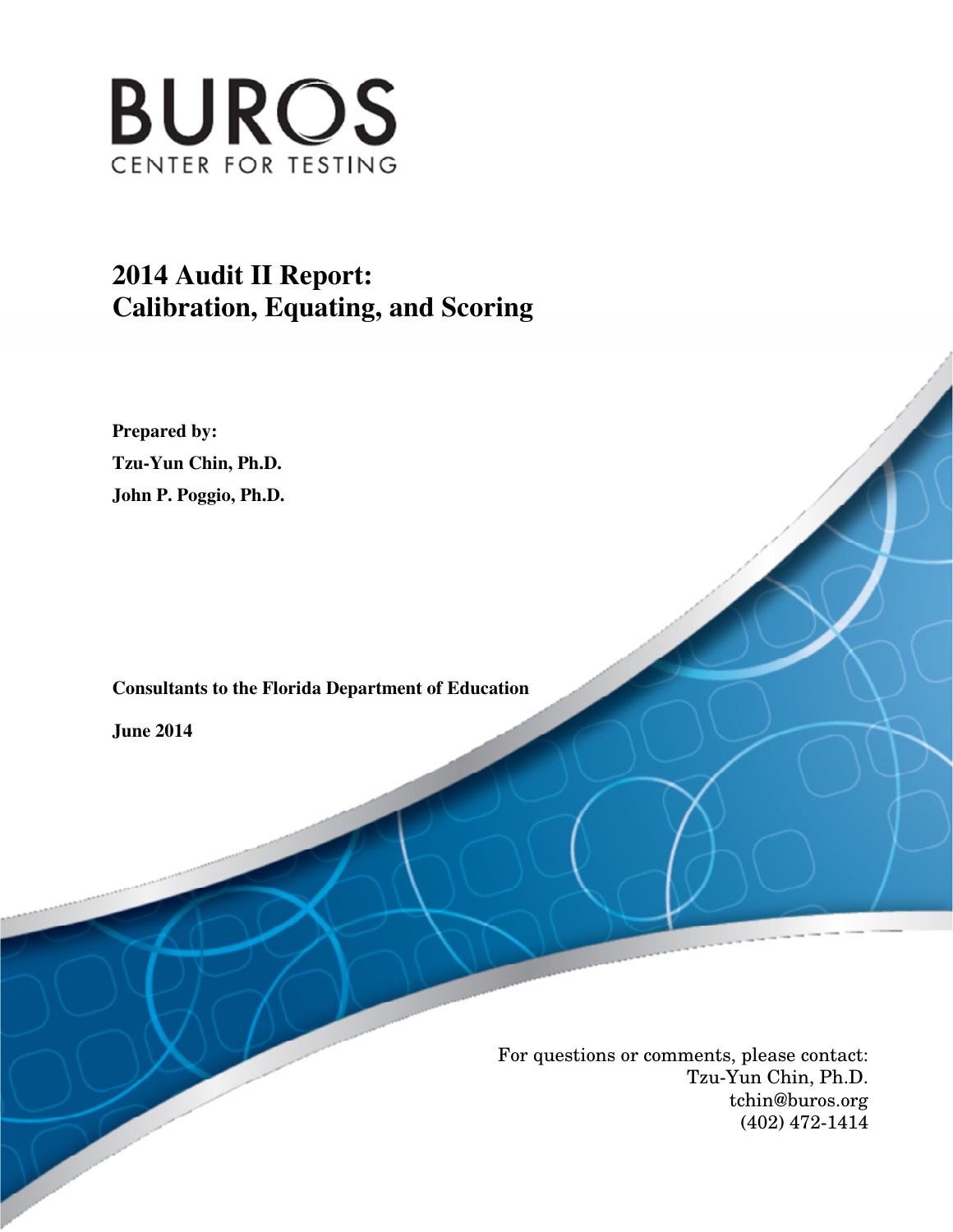### **Background**

 The Florida Department of Education (FDOE) contracted with the Buros Center for Testing (Buros) to serve as an independent external reviewer for the 2014 Florida EOC assessments. For the 2013 and 2014 assessment operations, Buros was charged with auditing several key measurement components of the Florida Statewide Assessment Program. This report documents our observations and findings of the 2014 scaling operations of the 2014 Florida Comprehensive Assessment Tests 2.0 (FCAT 2.0) for Reading, Mathematics, and Science and for the End-of-Course (EOC) exams. We also include our analyses for the eight (8) contracted assessments in this report.

 Multiple test forms are constructed each year for each FCAT 2.0 and EOC assessment. Each year, all forms are randomly administered to students with the exception of students who need special accommodations. In general, the test forms were composed of a set of core items that occurred constantly (same relative position without alteration) on every form of the assessment and a set of items unique to each form. These form-specific items were incorporated to pilot new items or to serve as external linkages for scaling. Students' scores on the FCAT 2.0 assessments were derived based on their performance on the core items only (i.e., the form- specific items did not contribute to student scores) whereas the EOC assessments included a few scoring items that were form-specific. Depending on the assessment, some core items were also designated to be internal anchors for the purpose of equating. There were other core items that could be used as additional internal anchors if needed. These core items may serve as backups when the designated anchor items did not exhibit the desired psychometric properties or they may supplement the planned anchor set to form additional linkage. However, the planned anchor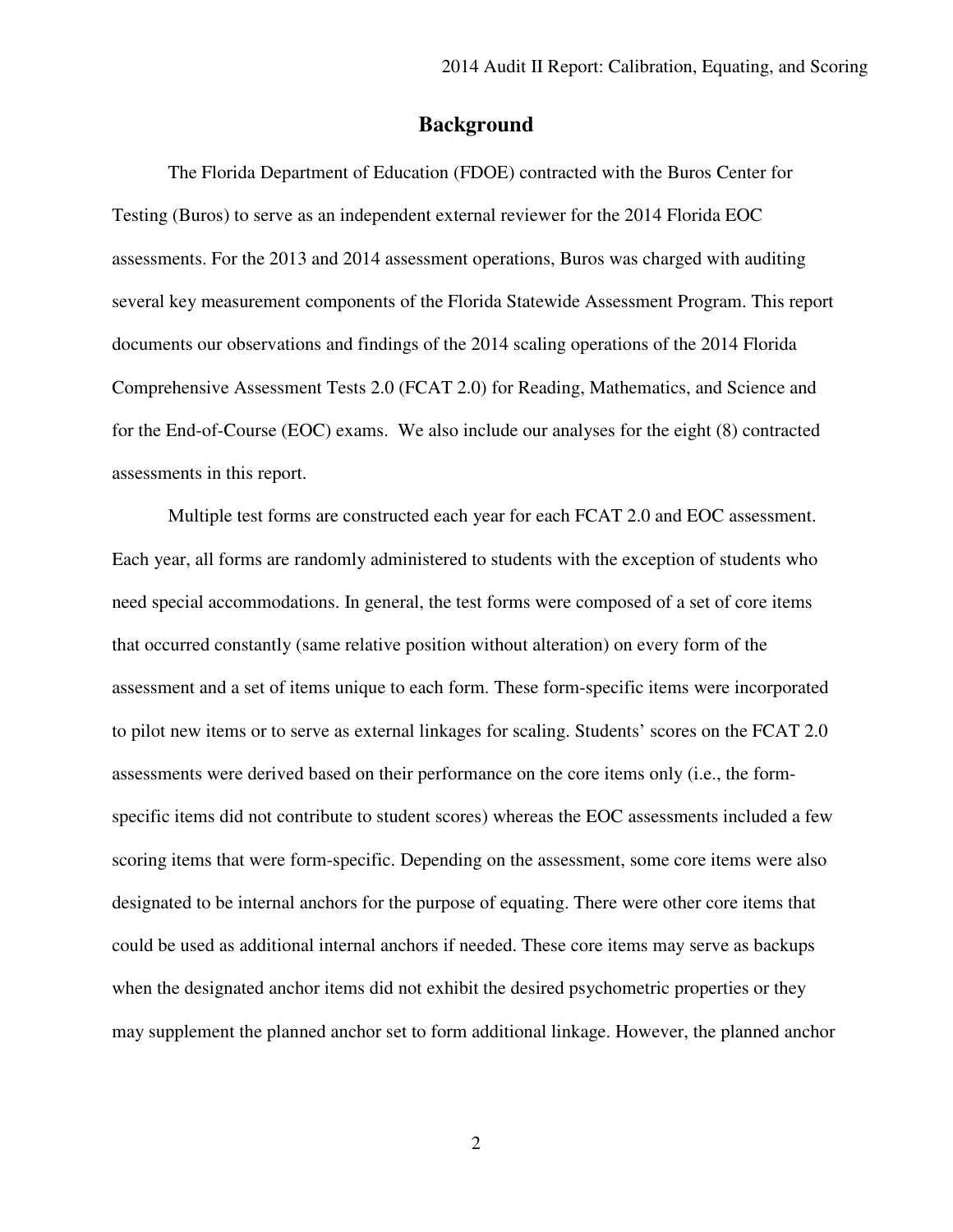sets were adequate for all 2014 FCAT 2.0 and EOC assessments, thus none of the backup anchors were called upon for this year's equating operation.

 All FCAT 2.0 and EOC items were dichotomously scored (i.e., correct/incorrect). Item response theory (IRT) is used for calibration, scaling, and scoring. FDOE applies the two- parameter logistic (2PL) model to the gridded-response and fill-in response items, whereas the three-parameter logistic (3PL) model is applied to the multiple-choice items (one best choice selected-response items).

 In order to ensure the quality of the statewide assessments, FDOE implements multiple layers of accuracy checks for the calibration, scaling, and scoring operations. The calibration, scaling, and scoring specifications were delineated in the *2014 FCAT2.0/EOC Calibration, Equating, and Scaling Specifications* (Version 0.5; referred to as the *Specifications*, hereafter). This document is agreed upon between FDOE and NCS Pearson, Inc. (Pearson). A team of experts was assembled for the multiple tasks involved in the processes described in the *Specifications*. The parties who participated in the 2014 calibration were FDOE, Pearson, Human Resources Research Organization (HumRRO), Test Development Center (TDC), and the Buros Center. Pearson was the primary contractor responsible for the calibration, scaling, and scoring for the FCAT 2.0 and EOC assessments. As the vendor for the FCAT 2.0 and EOC exams, Pearson was also responsible for other testing activities such as test construction and item review, administration, data preparation, and reporting. HumRRO was contracted to perform independent checks in the calibration, scaling, and scoring analyses for all grade levels and subject areas. In addition to Pearson and HumRRO, FDOE staff also replicated and verified all of the important psychometric analyses that Pearson and HumRRO conducted.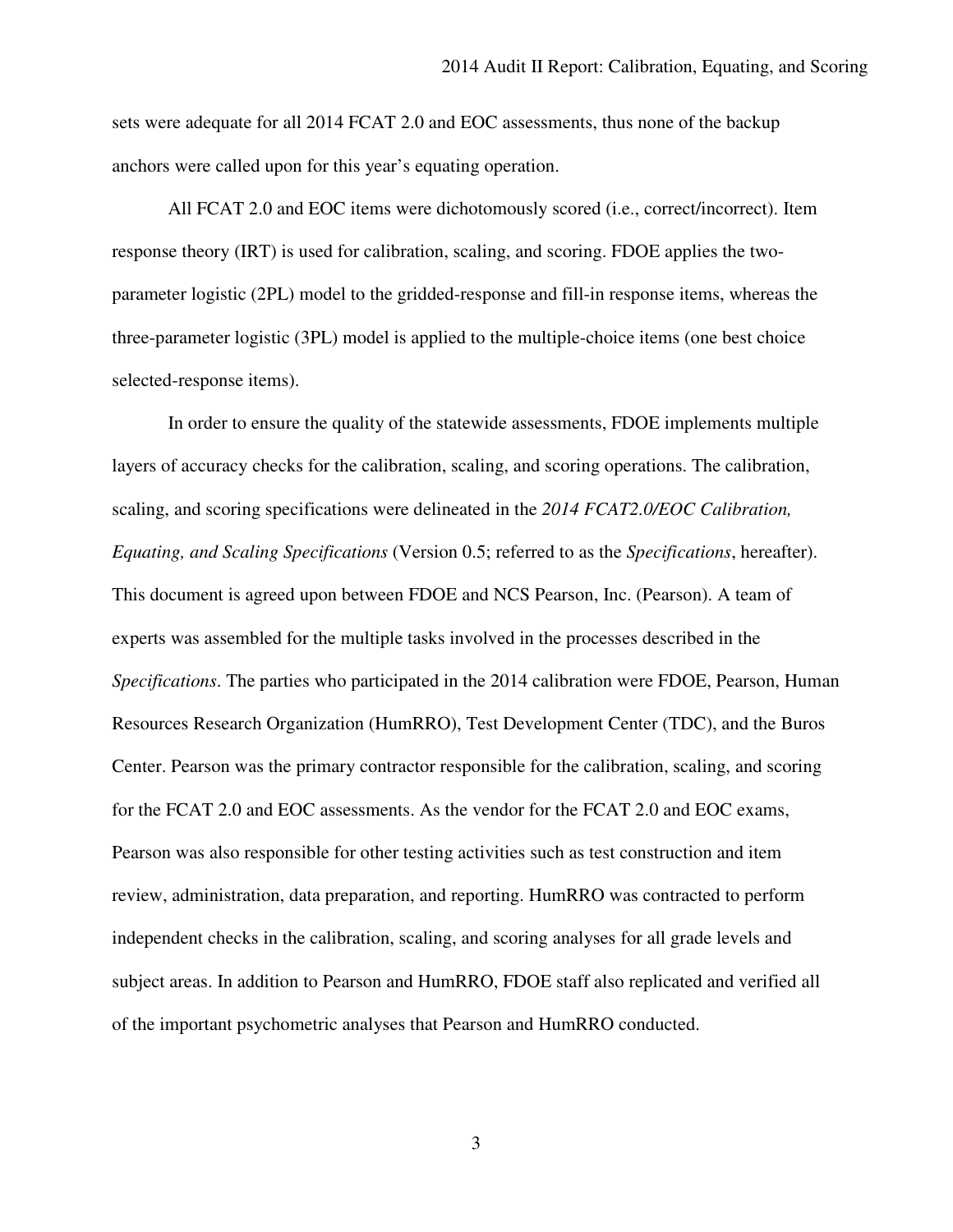Analysis results from the three parties (Pearson, HumRRO, and FDOE) were compared by the independent teams. When a discrepancy occurred, the team searched for the source of the error systematically, then addressed and fixed the problem with the analyses of item(s). Item parameters, equating coefficients, and score estimates could not be approved until achieving a close, if not exact, match among all three parties. Due to slight differences in software programs or computing algorithms employed by different parties, a close match would generally refer to a third or fourth decimal place difference in item parameter estimates. TDC staff served as the content experts for the team. They were consulted when content issues were raised for specific items or when the content coverage and balance of an anchor item set needed to be evaluated.

 The vast majority of the calibration, scaling, and scoring activities and tasks regarding the 2014 FCAT 2.0 and EOC assessments occurred between May 2 and May 23, 2014. During this period of time, Buros consultants observed and participated in the decision-making processes related to the psychometric operations. We monitored the email exchanges among the calibration team members, were invited into their discussions on the daily calibration conference calls, and contributed actively to the input being offered and the decisions being made.

 For each FCAT 2.0 and EOC assessment, there was at least one planned conference call. This year, each conference call included participants from Pearson, FDOE, HumRRO, TDC, and Buros. During the conference calls, Pearson and HumRRO staffs summarized the preliminary results of their calibration, scaling, and scoring analyses including test design considerations and item properties, and then on the call or shortly thereafter following further analyses as may have been suggested, recommended the final equating solution(s). Feedback and reaction was sought from all conference call participants. According to the feedback received, Pearson conducted additional analyses if necessary. In order to make the final calibration and equating decisions,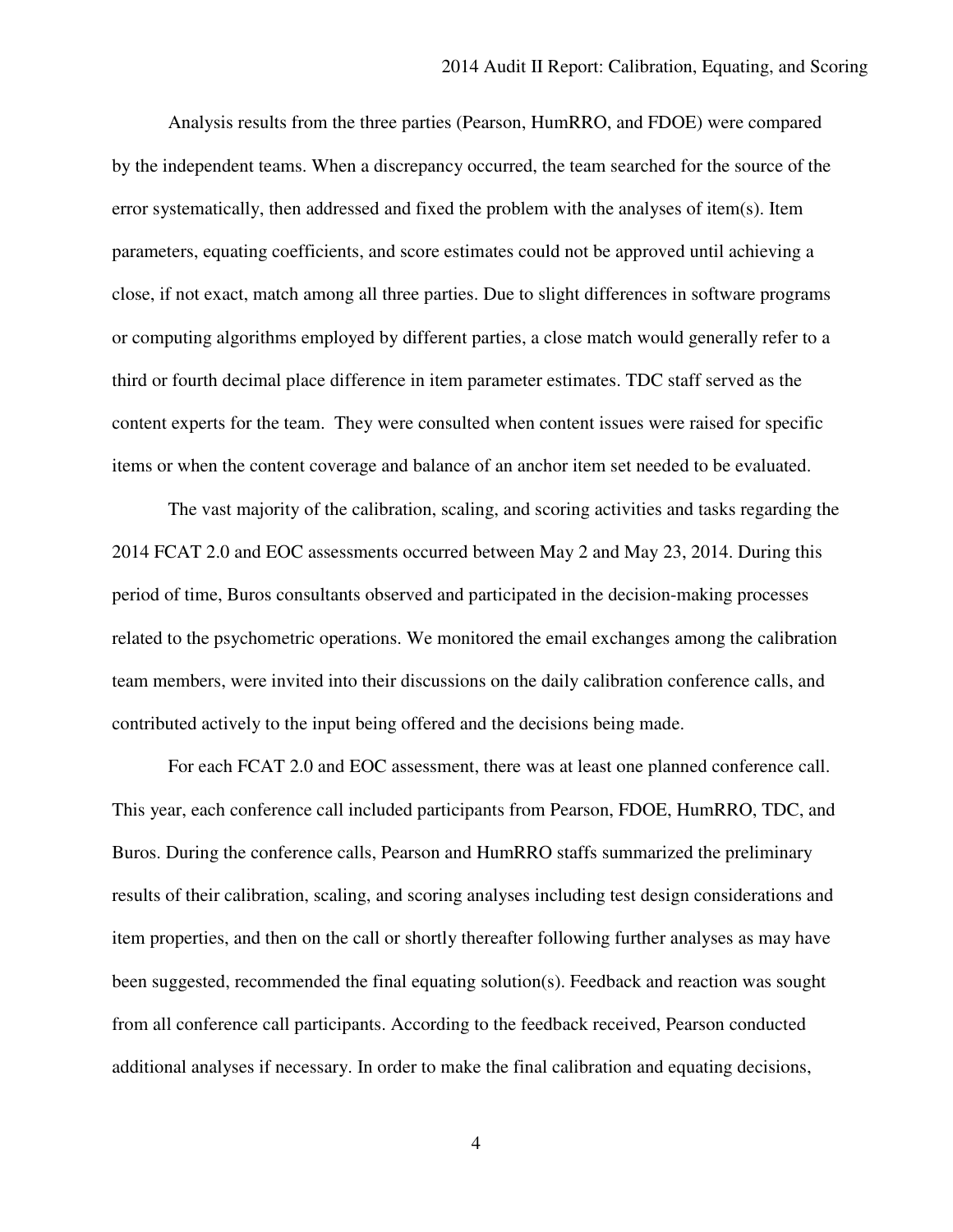FDOE carefully reviewed the reports and statistics produced by Pearson, HumRRO, and Buros and consulted with the team.

 In addition, FDOE sought services from Buros to provide an extra level of quality assurance for eight selected assessments. Some of these eight assessments were chosen for the high stakes associated with resultant test scores. Some other assessments were chosen due to significant education policy changes in the state that could potentially augment the psychometric operations. In the role of independent reviewer, Buros conducted the analyses using different algorithms and software packages for item calibration, scaling, and scoring. The objective of the analyses conducted by Buros was not to duplicate by using the identical methods and procedures of the other parties' results, but to triangulate and independently and separately evaluate the consistency and accuracy of the final student scores. With different software packages and estimation algorithms, discrepancies are to be expected at all levels of estimates and statistics and can further lead to different decisions regarding the set of anchor items and the student scores. However, if the scaling of the FCAT 2.0 and EOC assessments can be demonstrated as robust to the differences introduced by methodologies, FDOE and the public can have strong confidence in the scores reported to students and families.

 In general, the methodology and analyses Buros conducted involved the following activities:

- 1) selection of students to be included in the calibration sample according to the *Specifications*,
- 2) item calibration,
- 3) review calibration results regarding convergence and the standard errors of estimates (item-model fit was investigated if concerns arose),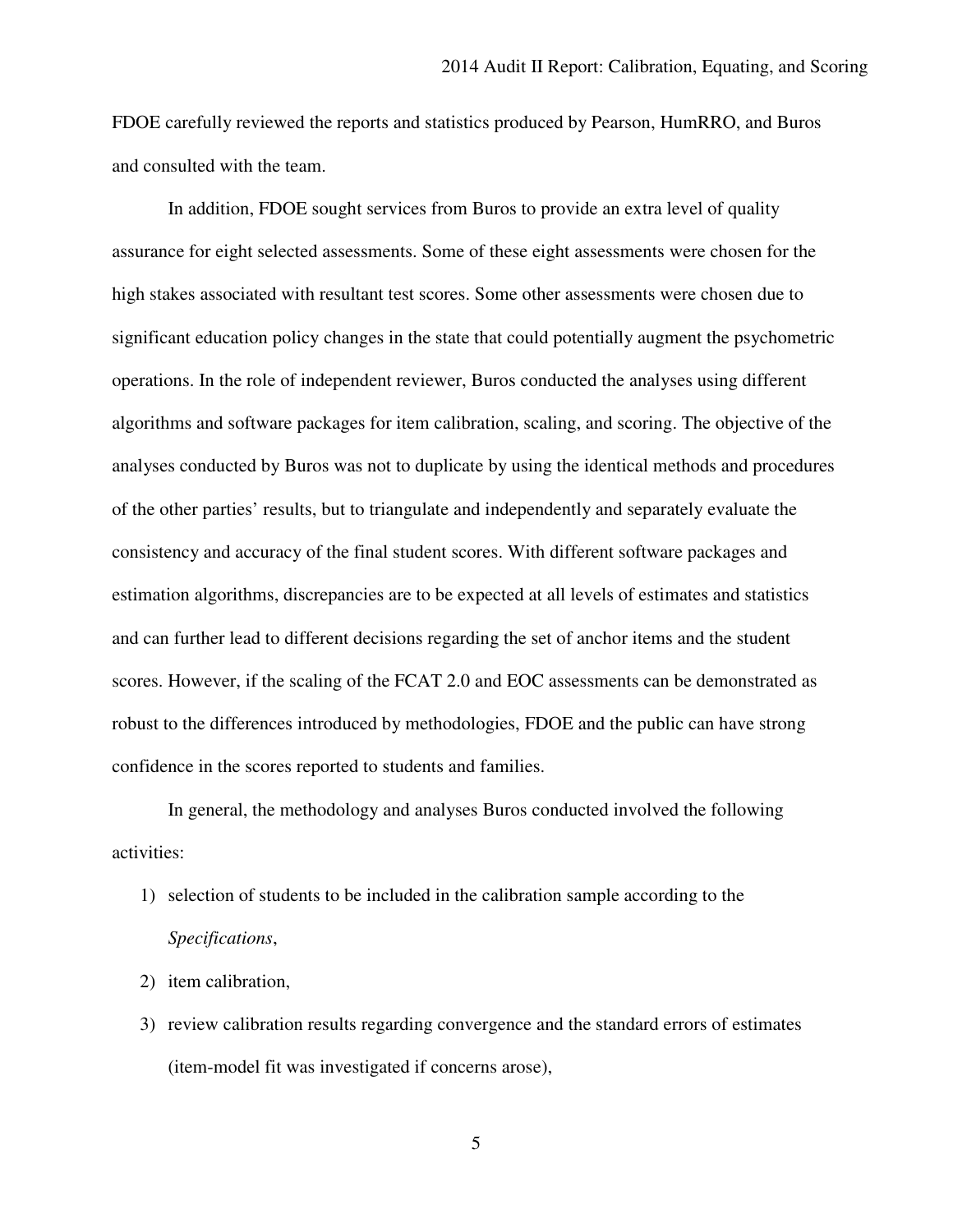4) scaling,

5) review of the anchor item statistics and flagging anchor items for removal,

- 6) scaling with the reduced anchor-item set, if applicable,
- 7) scoring with the final scaled item parameter estimates, and
- 8) estimation of the scale score statistics and the proficiency rate for the group of students selected for impact analysis according to the *Specifications.*

 The technical descriptions of the psychometric methodology that Buros adopted for this project are included in the Appendix. It should be noted that the content coverage and balance of the anchor items was not considered in the analyses Buros conducted. However, the operational scaling lead by FDOE did include TDC content experts. TDC content experts reviewed the FDOE's final anchor sets for their representation of the content standards as well as reporting categories and weighed-in on the appropriateness of alterations being contemplated on test score validity.

 The eight assessments selected by FDOE for Buros to review were: (1) FCAT 2.0 Grade 3 Reading, (2) FCAT 2.0 Grade 8 Reading, (3) FCAT 2.0 Grade 10 Reading, (4) FCAT 2.0 Grade 6 Mathematics, (5) FCAT 2.0 Grade 8 Mathematics, (6) FCAT 2.0 Grade 5 Science, (7) Algebra I EOC, and (8) Geometry EOC. The verification results of the scaling for these eight assessments are presented in the following sections.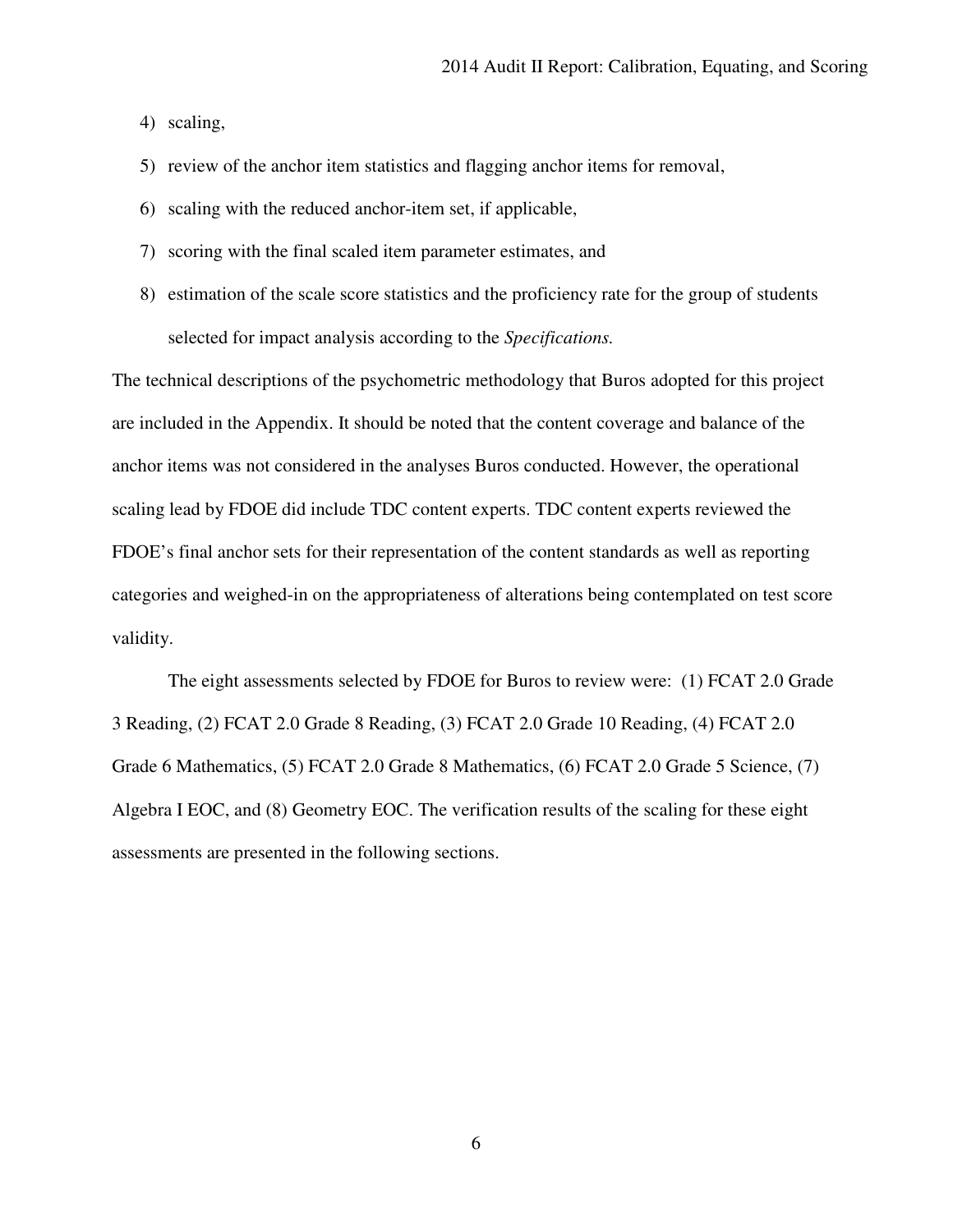# **Review of the 2014 FCAT 2.0 Grade 3 Reading Assessment**

 The base scale for the FCAT 2.0 Grade 3 Reading assessment was established in 2011. In 2014, there were 15 test forms, and each form included 53 items (45 core items and 8 form- specific items). All items were multiple-choice items, and the assessment was delivered solely via paper and pencil. The original anchor item set included 13 internal anchor items and 19 external anchor items.

 The calibration sample included 203,189 students after applying the exclusion rules delineated in the *Specifications*. After a holistic review of the anchor items, all anchor items were retained. Students were scored using the scaled item parameters, and then the theta scores were converted to the FCAT 2.0 reporting scale. Buros then conducted the impact analysis of the scaling on student scores. We followed the same selection criterion presented in the *Specifications* for including students in the impact analysis. Table 1 presents the scaling results in terms of student scores, and Table 2 presents the proficiency rates. In Table 1 and Table 2, we included both Buros' results and the final results obtained by FDOE for comparison purposes. The differences in the results were due to different calibration/scoring algorithms and software packages implemented by FDOE and by Buros. As presented in Table 1 and 2, the average scale scores were nearly identical regardless of the scaling approaches, and the differences in the proficiency rates were minimal (within 2%). Thus, our separate and distinct psychometric evaluation confirmed for the Grade 3 Reading Assessment results obtained from the other contractors and FDOE.

| Table 1. Scale Scote Statistics for Grade 3 Keading $(h = 203,200)$ |               |             |      |  |  |  |
|---------------------------------------------------------------------|---------------|-------------|------|--|--|--|
|                                                                     | # of Anchor   | Scale Score |      |  |  |  |
|                                                                     | Items Removed | Mean        |      |  |  |  |
| Buros' results                                                      |               | 199.0       | 22.0 |  |  |  |
| FDOE's results                                                      |               | 200.3       | 22.0 |  |  |  |

Table 1. Scale Score Statistics for Grade 3 Reading  $(n = 203,200) \frac{\text{Note } 1}{n}$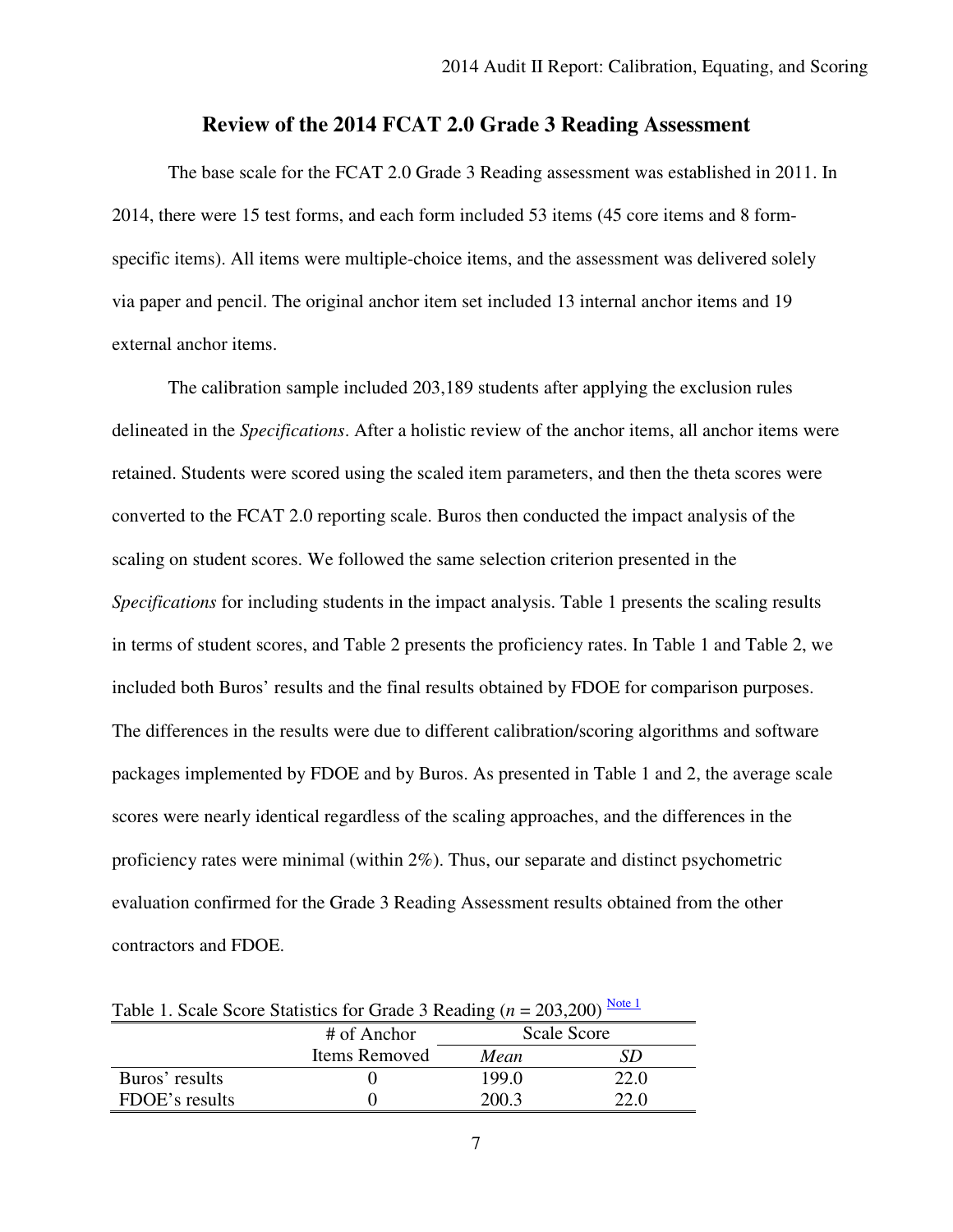|                | Proficiency Level $(\% )$ |      |      |                                 |      | Proficiency  |
|----------------|---------------------------|------|------|---------------------------------|------|--------------|
|                | Level 1                   |      |      | Level 2 Level 3 Level 4 Level 5 |      | Rates $(\%)$ |
| Buros' results | 19.8                      | 24.9 | 23 1 | 22.7                            | ց հ  | 55.3         |
| FDOE's results | 18.7                      | 24 A | 23.3 | 23.4                            | 10 2 | 56.9         |

Table 2. Percentage of Students at Each Proficiency Level and the Proficiency Rates (%) for Grade 3 Reading  $(n = 203,200)$ <sup>Note 1</sup>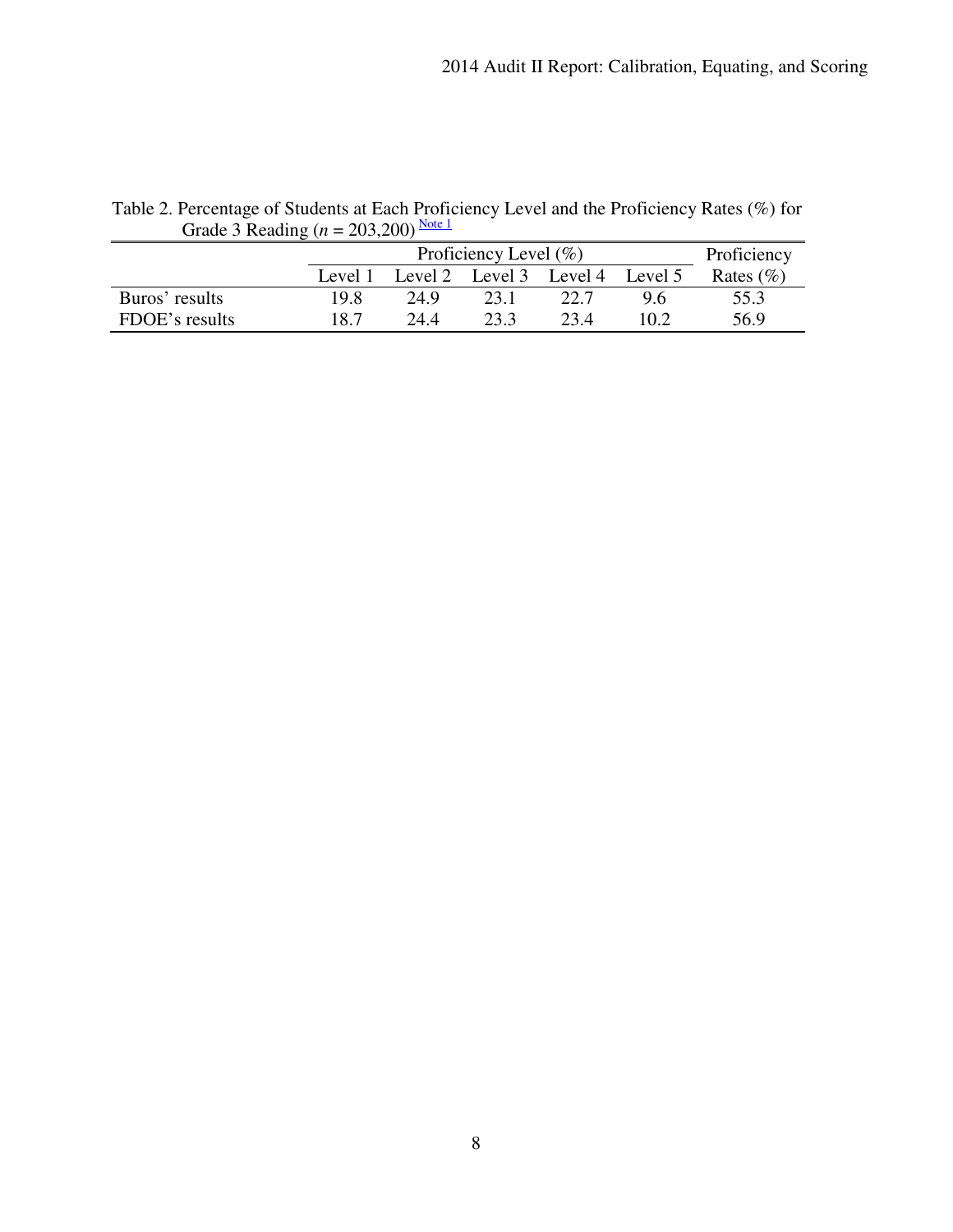# **Review of the 2014 FCAT 2.0 Grade 8 Reading Assessment**

 The base scale for the FCAT 2.0 Grade 8 Reading assessment was established in 2011. In 2014, there were 18 test forms, and each form included 53 items (45 core items and 8 form- specific items). All items were multiple-choice items, and the assessment was delivered online. The original anchor item set included 12 internal anchor items and 20 external anchor items.

 The calibration sample included 196,311 students. After a holistic review of the anchor items, four items were identified for removal. Buros then conducted the impact analysis of the scaling on student scores. In addition to our scaling analysis, we conducted extra scaling and scoring using the final anchor set approved by FDOE. Table 3 presents the scaling results in terms of student scores, and Table 4 presents the results in terms of proficiency rates.

 As presented in Table 3, the average scale scores were similar regardless of the scaling approaches. In addition, the differences in the proficiency rates shown in Table 4 were quite small (within 2%). Thus, our separate and distinct psychometric evaluation confirmed for the Grade 8 Reading Assessment results obtained from the other contractors and FDOE.

|                             | # of Anchor   | Scale Score |      |  |
|-----------------------------|---------------|-------------|------|--|
|                             | Items Removed | Mean        |      |  |
| Buros' results              |               | 237.5       | 23.2 |  |
| Buros' estimates using FDOE |               | 237.5       | 23.0 |  |
| approved anchor set         |               |             |      |  |
| FDOE's results              |               | 237.9       | 23.1 |  |

Table 3. Scale Score Statistics for Grade 8 Reading ( $n = 196,663$ ) Note 2, Note 3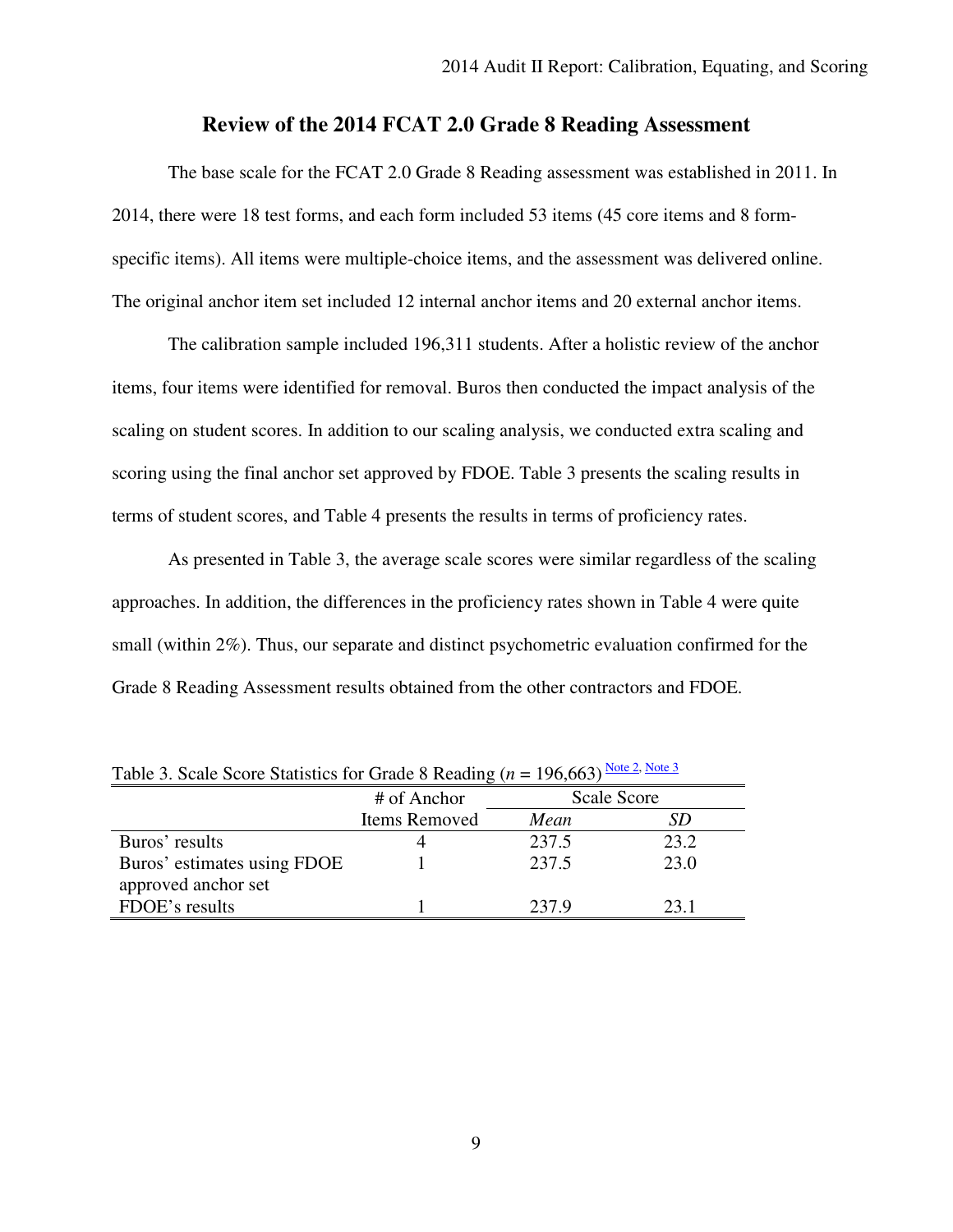|                          |         | Proficiency Level $(\% )$ |                         |      |         | Proficiency   |
|--------------------------|---------|---------------------------|-------------------------|------|---------|---------------|
|                          | Level 1 |                           | Level 2 Level 3 Level 4 |      | Level 5 | Rates $(\% )$ |
| Buros' results           | 18.0    | 24.7                      | 25.3                    | 19.4 | 12.7    | 57.4          |
| Buros' estimates using   | 17.8    | 24.8                      | 25.5                    | 19.4 | 12.5    | 57.4          |
| FDOE approved anchor set |         |                           |                         |      |         |               |
| FDOE's results           | 18.0    | 24.8                      | 25.5                    | 19.2 | 12.5    | 57.2          |

Table 4. Percentage of Students at Each Proficiency Level and the Proficiency Rates (%) for Grade 8 Reading ( $n = 196,663$ ) Note 2, Note 3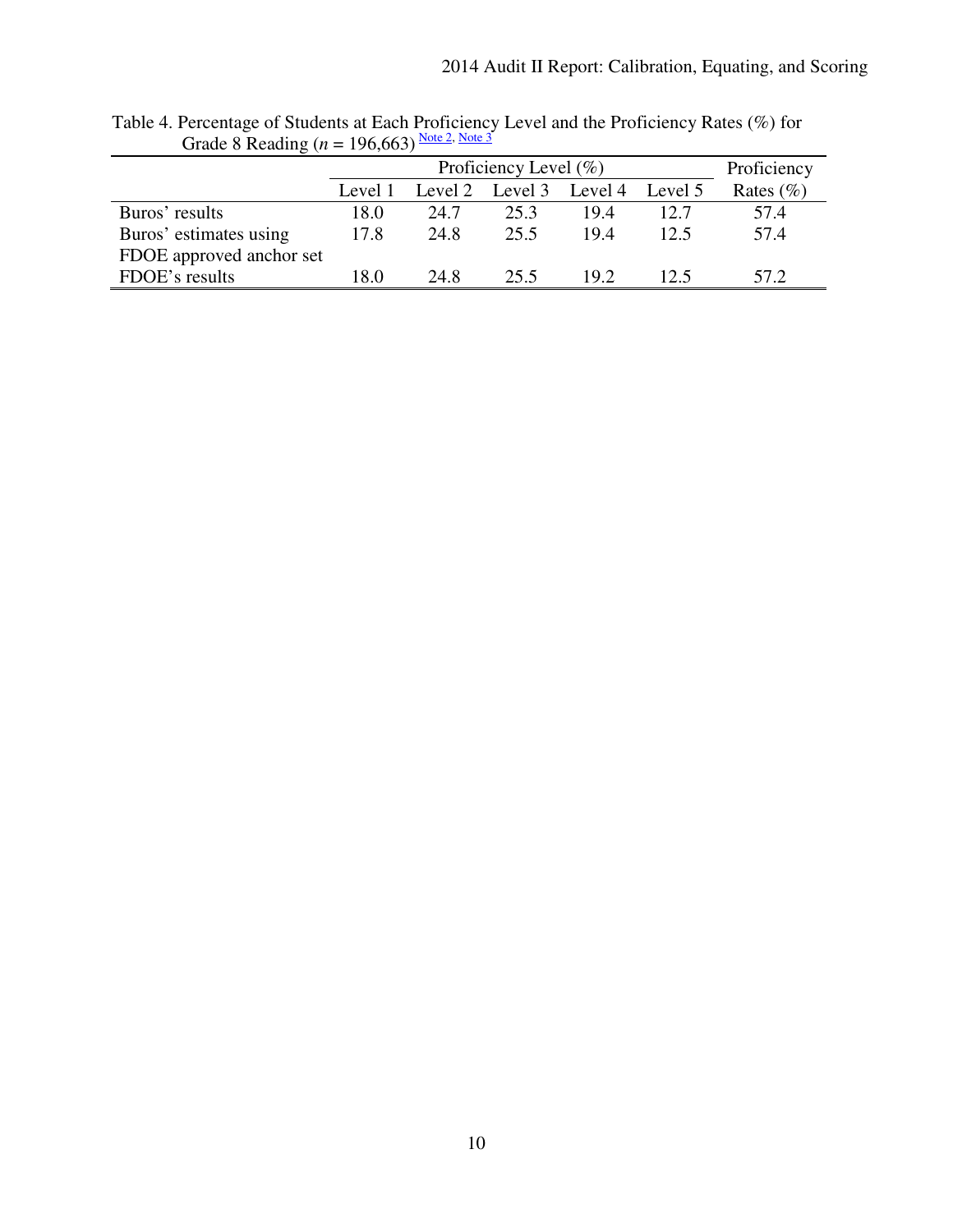# **Review of the 2014 FCAT 2.0 Grade 10 Reading Assessment**

 The base scale for the FCAT 2.0 Grade 10 Reading assessment was established in 2011. In 2014, there were 16 test forms, and each form included 53 items (45 core items and 8 form- specific items). All items were multiple-choice items, and the assessment was delivered online. The original anchor item set included 13 internal anchor items and 19 external anchor items. The calibration sample included 186,339 students. After a holistic review of the anchor items, four items were identified for removal. Buros then conducted the impact analysis of the scaling on student scores. In addition to our scaling analysis, we conducted extra scaling and scoring using the final anchor set approved by FDOE, in which two anchor items were removed. Table 5 presents the scaling results in terms of student scores, and Table 6 presents the results in terms of proficiency rates. As presented in Table 5 and 6, the average scale scores and the proficiency rates were almost identical regardless of different scaling solutions. Thus, our separate and distinct psychometric evaluation confirmed for the Grade 10 Reading Assessment results obtained from the other contractors and FDOE.

|                             | ັ             |             |       |  |  |
|-----------------------------|---------------|-------------|-------|--|--|
|                             | # of Anchor   | Scale Score |       |  |  |
|                             | Items Removed | Mean        |       |  |  |
| Buros' results              |               | 245.9       | 21.3  |  |  |
| Buros' estimates using FDOE |               | 245.9       | 21.2. |  |  |
| approved anchor set         |               |             |       |  |  |
| FDOE's results              |               | 246.2       | 211   |  |  |

Table 5. Scale Score Statistics for Grade 10 Reading  $(n = 187,100)$  Note 2, Note 3

 Table 6. Percentage of Students at Each Proficiency Level and the Proficiency Rates (%) for Grade 10 Reading  $(n = 187,100)$  Note 2, Note 3

|                          |         | Proficiency Level $(\% )$ |                         |      |         | Proficiency   |
|--------------------------|---------|---------------------------|-------------------------|------|---------|---------------|
|                          | Level 1 |                           | Level 2 Level 3 Level 4 |      | Level 5 | Rates $(\% )$ |
| Buros' results           | 17.3    | 27.2                      | 22.0                    | 21.8 | 11.6    | 55.5          |
| Buros' estimates using   | 17.1    | 27.4                      | 22.2                    | 21.9 | 11.4    | 55.5          |
| FDOE approved anchor set |         |                           |                         |      |         |               |
| FDOE's results           | 17.3    | 27.5                      | 22.3                    | 21.8 | 110     | 55.2          |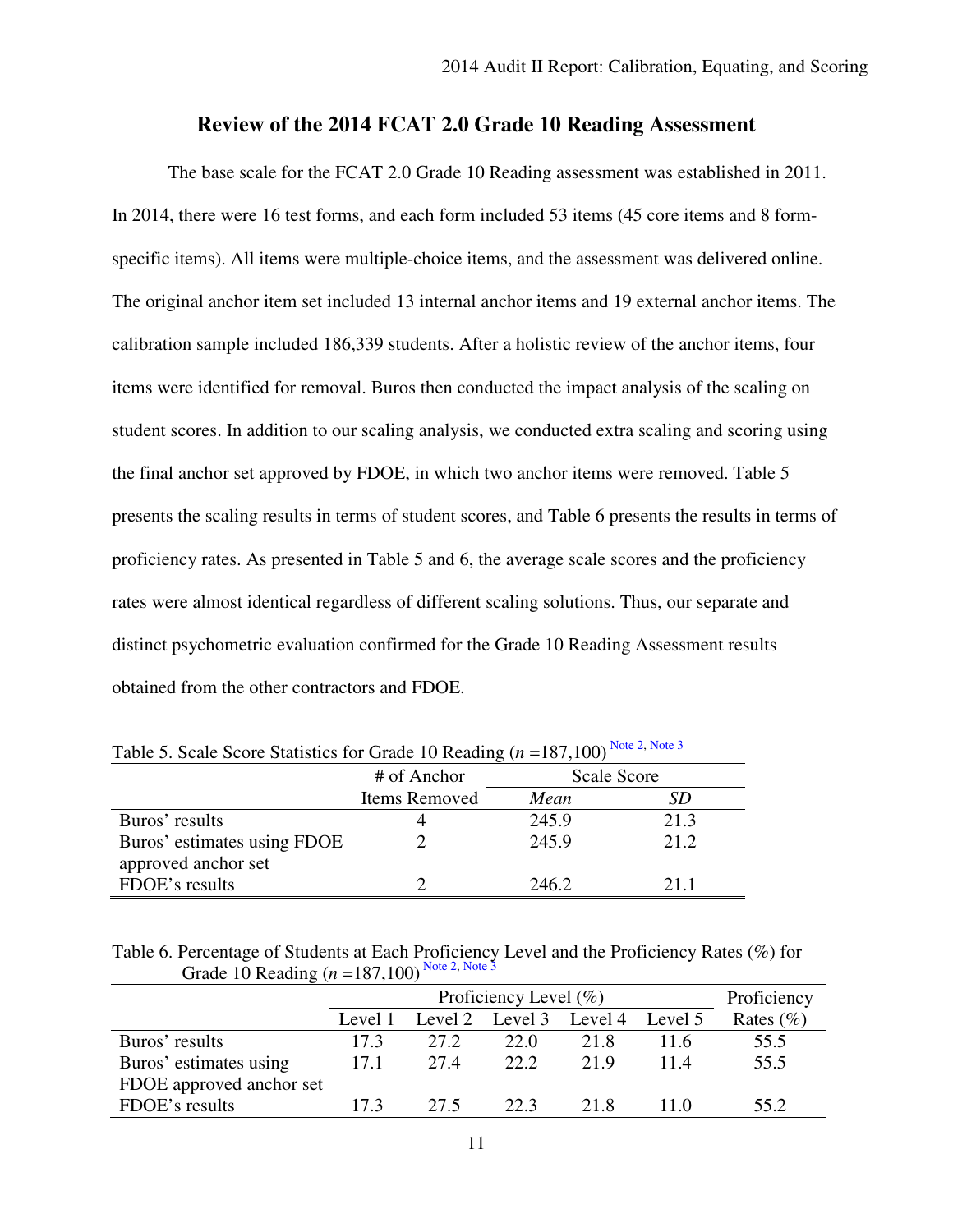# **Review of the 2014 FCAT 2.0 Grade 6 Mathematics Assessment**

 The base scale for the FCAT 2.0 Grade 6 Mathematics assessment was established in 2011. In 2014, there were 14 test forms and each form included 52 items (44 core items and 8 form-specific items). The test forms included both multiple-choice and gridded-response items. The anchor item set included 28 external anchor items. The assessment was administered online.

 The calibration sample for Grade 6 Mathematics included 192,034 students. After a holistic review of the anchor items, all anchor items were retained. The impact analysis results are shown in Table 7 and Table 8. As shown in these tables, the resultant average scale scores and the proficiency rates were almost identical despite using different software and estimation algorithm. Thus, our separate and distinct psychometric evaluation confirmed for the Grade 6 Mathematics Assessment results obtained from the other contractors and FDOE.

Table 7. Scale Score Statistics for Grade 6 Mathematics  $(n = 192,685)$  Note 1

|                | # of Anchor   | Scale Score |      |  |
|----------------|---------------|-------------|------|--|
|                | Items Removed | Mean        |      |  |
| Buros' results |               | 226.5       | 22.9 |  |
| FDOE's results |               | 226.7       | 22.6 |  |

 Table 8. Percentage of Students at Each Proficiency Level and the Proficiency Rates (%) for Grade 6 Mathematics ( $n = 192,685$ ) Note 1

|                | Proficiency Level $(\% )$ |      |      |                                 | Proficiency |               |
|----------------|---------------------------|------|------|---------------------------------|-------------|---------------|
|                | Level 1                   |      |      | Level 2 Level 3 Level 4 Level 5 |             | Rates $(\% )$ |
| Buros' results | 22.9                      | 23.3 | 243  | 18.9                            | 10.6        | 53.8          |
| FDOE's results | 23 Q                      | 22 J | 23 Q | 191                             |             | 54.3          |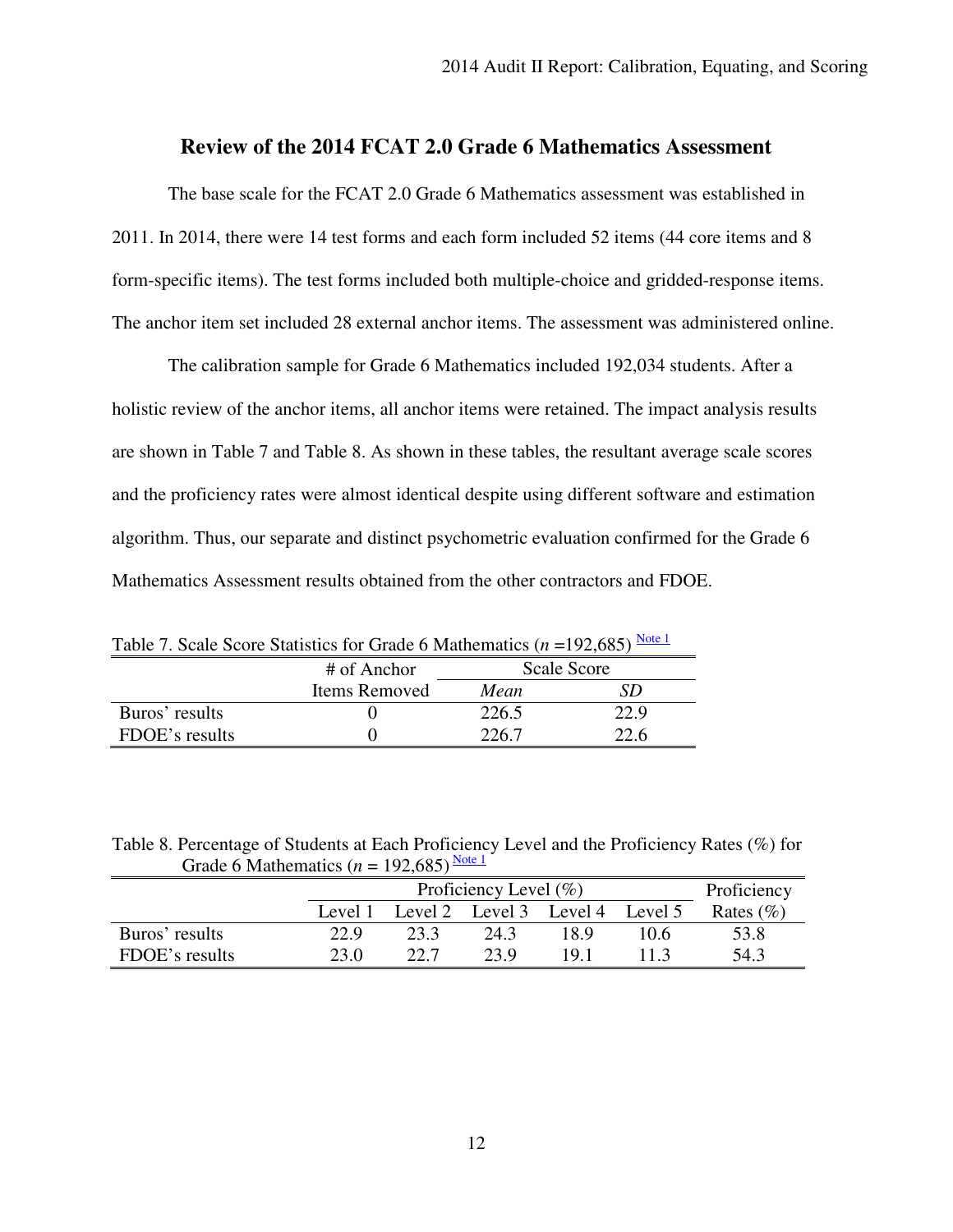# **Review of the 2014 FCAT 2.0 Grade 8 Mathematics Assessment**

 The base scale for the FCAT 2.0 Grade 8 Mathematics assessment was established in 2011. In 2014, there were 14 test forms, and each form included 56 items (48 core items and 8 form-specific items). The test forms included both multiple-choice and gridded-response items, and the assessment was delivered via paper and pencil. The original anchor item set included 31 external anchor items and no internal anchor items.

 The calibration sample included 158,358 students. FDOE's test-taking policy implemented last year (2013) continues in 2014. According to the policy, the middle school students who enroll in Algebra 1 or Geometry must take the corresponding EOC assessments, and these students do not have to take the FCAT 2.0 Mathematics test. As a consequence, a significant portion of Grade 8 students, who presumably had middle to high mathematics ability, did not take FCAT 2.0 Grade 8 Mathematics.

 After a holistic review of the anchor items, one item was identified for removal. Buros then conducted the impact analysis of the scaling on student scores. In addition to our scaling analysis, we conducted extra scaling and scoring using the final anchor set approved by FDOE. As shown in Table 9, the average scale scores were almost identical regardless of the scaling approaches. The proficiency rates (Table 10) were also quite similar and the differences were within 2%. Thus, our separate and distinct psychometric evaluation confirmed for the Grade 8 Mathematics Assessment results obtained from the other contractors and FDOE.

| Table 9. Scale Scole Statistics for Graue 6 Matrichiancs $(n - 136,434)$ |               |             |      |  |  |  |
|--------------------------------------------------------------------------|---------------|-------------|------|--|--|--|
|                                                                          | # of Anchor   | Scale Score |      |  |  |  |
|                                                                          | Items Removed | Mean        |      |  |  |  |
| Buros' results                                                           |               | 238.8       | 20.4 |  |  |  |
| Buros' estimates using FDOE                                              |               | 238.7       | 20.5 |  |  |  |
| approved anchor set                                                      |               |             |      |  |  |  |
| FDOE's results                                                           |               | 238.5       | 19.8 |  |  |  |

Table 9. Scale Score Statistics for Grade 8 Mathematics ( $n = 158,434$ ) Note 2, Note 3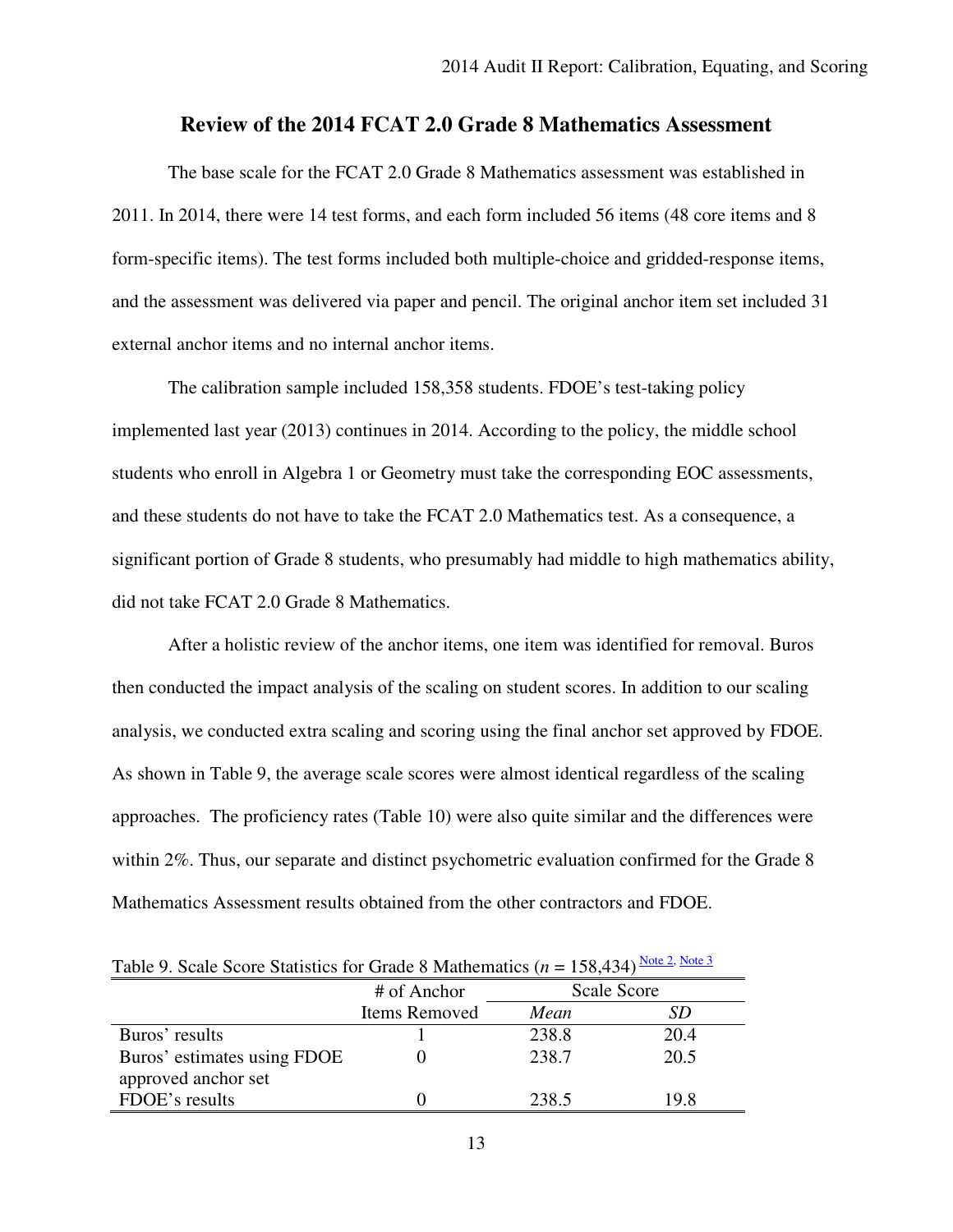|                          |         | Proficiency Level $(\% )$ |                         |      |         | Proficiency   |
|--------------------------|---------|---------------------------|-------------------------|------|---------|---------------|
|                          | Level 1 |                           | Level 2 Level 3 Level 4 |      | Level 5 | Rates $(\% )$ |
| Buros' results           | 26.9    | 24.1                      | 29.0                    | 12.8 | 71      | 49.0          |
| Buros' estimates using   | 27.1    | 24.0                      | 28.8                    | 12.8 | 73      | 48.9          |
| FDOE approved anchor set |         |                           |                         |      |         |               |
| FDOE's results           | 27.8    | 25.2                      | 28.9                    | 11.8 |         | 47.0          |

Table 10. Percentage of Students at Each Proficiency Level and the Proficiency Rates (%) for Grade 8 Mathematics ( $n = 158,434$ ) Note 2, Note 3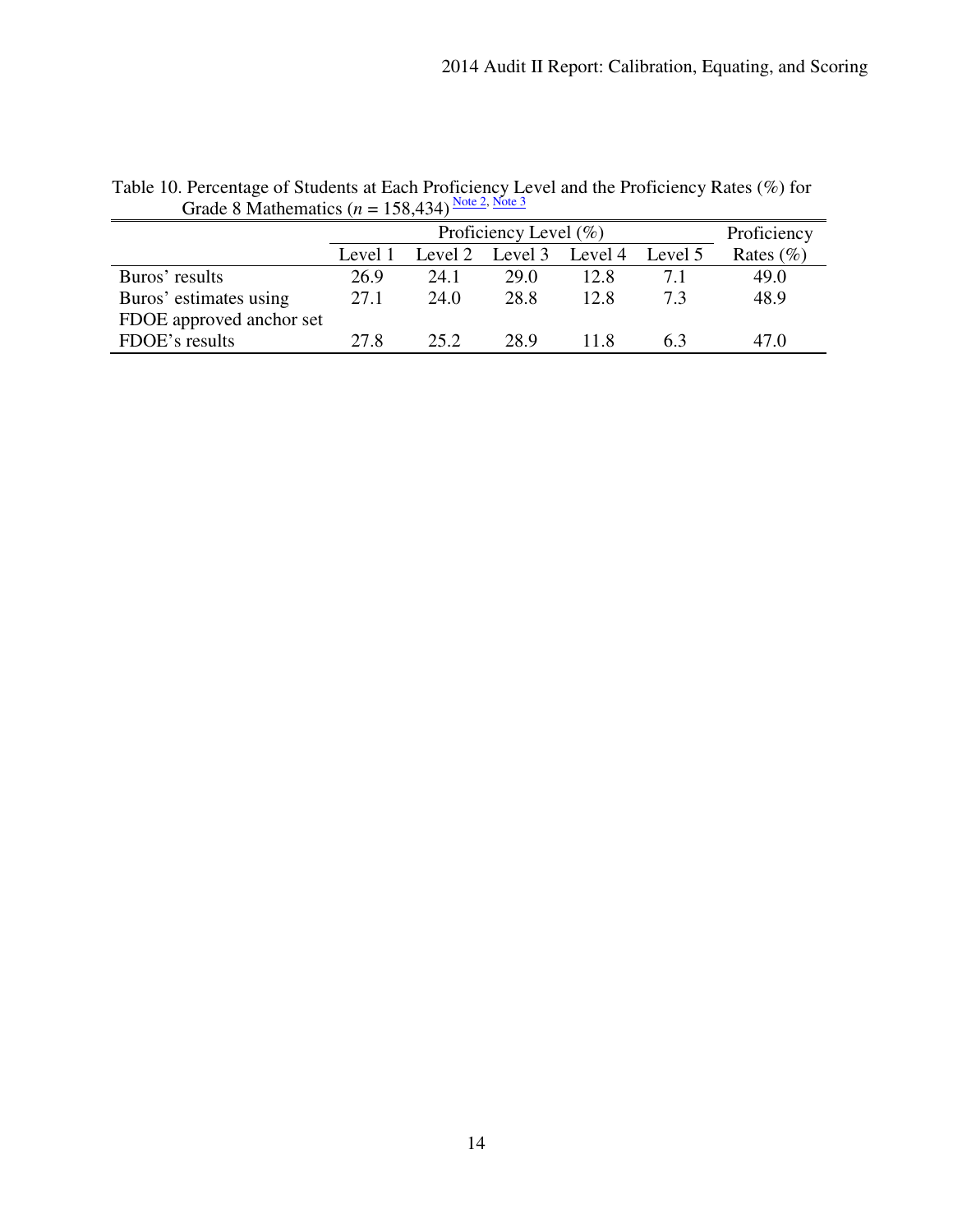# **Review of the 2014 FCAT 2.0 Grade 5 Science Assessment**

 The base scale for the FCAT 2.0 Grade 5 Science assessment was established in 2012. In 2014, there were 31 test forms, and each form included 66 items (56 core items and 10 form- specific items). All items were multiple-choice items. The assessment was delivered via paper and pencil. The original anchor item set included 32 external anchor items and no internal anchor items.

 items. The calibration sample included 170,253 students. After a holistic review of the anchor items, all anchor items were retained. Table 11 presents the scaling results in terms of student scores, and Table 12 presents the results in terms of proficiency rates. As presented in these two tables, the average scale scores and the proficiency rates were very close between Buros' and FDOE's results. Thus, our separate and distinct psychometric evaluation confirmed for the Grade 5 Science Assessment results obtained from the other contractors and FDOE.

| Table 11. Scale Score Statistics for Grade 5 Science $(n = 1/0,255)$ |               |             |      |  |  |  |
|----------------------------------------------------------------------|---------------|-------------|------|--|--|--|
|                                                                      | # of Anchor   | Scale Score |      |  |  |  |
|                                                                      | Items Removed | Mean        | SD   |  |  |  |
| Buros' results                                                       |               | 201.2       | 21.7 |  |  |  |
| FDOE's results                                                       |               | 201.6       | 21.3 |  |  |  |

Table 11. Scale Score Statistics for Grade 5 Science  $(n = 170,255)$ <sup>Note 1</sup>

 Table 12. Percentage of Students at Each Proficiency Level and the Proficiency Rates (%) for Grade 5 Science  $(n = 170,255)$ <sup>Note 1</sup>

|                | Proficiency Level $(\% )$ |      |      |                                 | Proficiency |              |
|----------------|---------------------------|------|------|---------------------------------|-------------|--------------|
|                | Level 1                   |      |      | Level 2 Level 3 Level 4 Level 5 |             | Rates $(\%)$ |
| Buros' results | 20.5                      | 24.9 | 27 Z | 134                             | 13.6        | 54.6         |
| FDOE's results | 20.2                      |      | 28.1 | 13 9                            |             | 54.5         |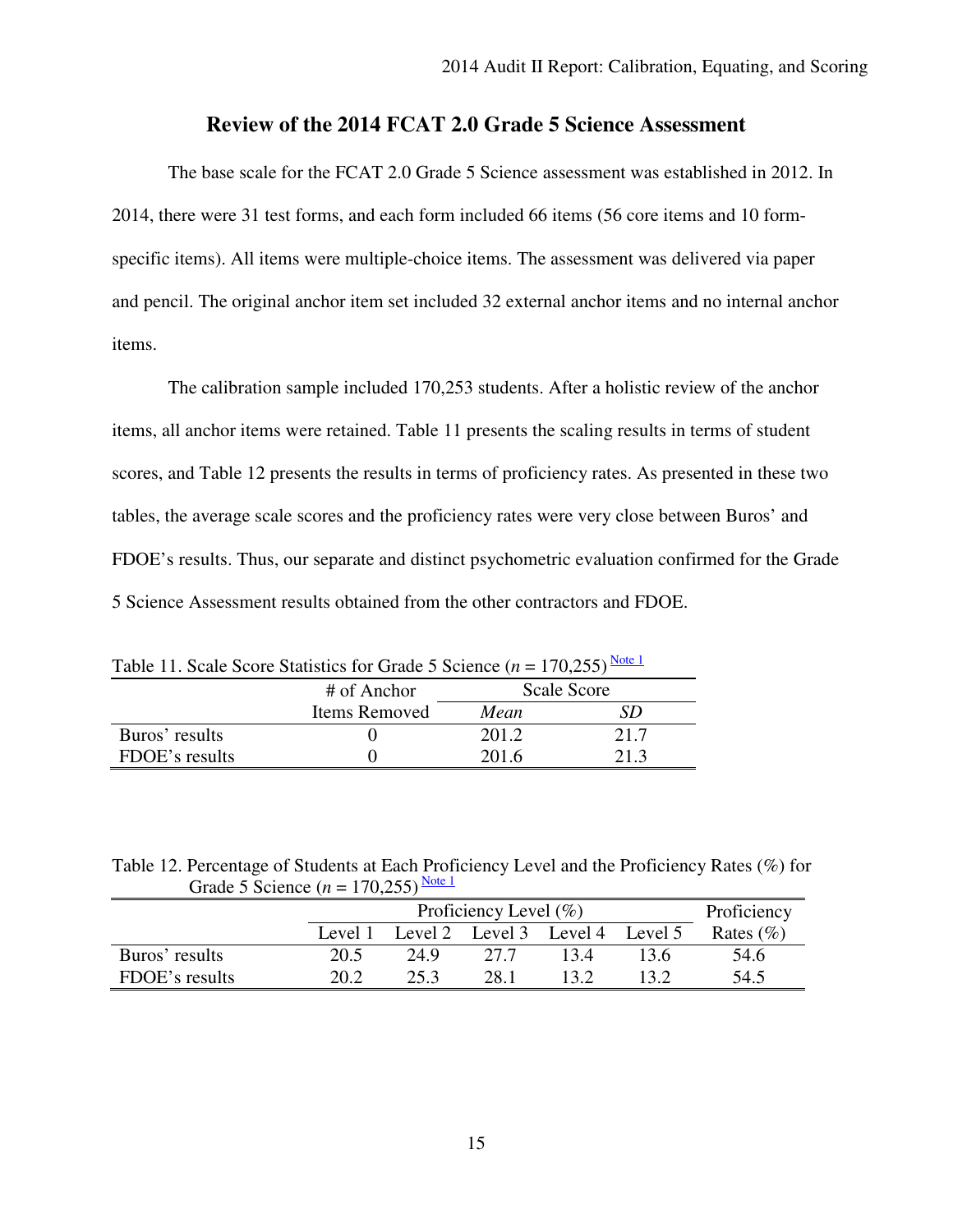# **Review of the 2014 Algebra 1 EOC Assessment**

 The base scale for the 2014 Algebra 1 EOC assessment was established in 2011. In 2014, there were 36 test forms. Each test form included one of the 4 core item sets (54 core items in each set) and a set of 8 form-specific field-test items. The Algebra 1 included both multiple- choice and filled-in response items, and the EOC was delivered online. The original anchor item set had 29 internal anchor items and no external anchor items.

 The calibration sample included 196,740 students. After a holistic review of the anchor items, all anchor items were retained. Table 13 presents the scaling results in terms of student scores, and Table 14 presents the results in terms of proficiency rates. As shown in these two tables, the average scale scores were nearly identical regardless of the scaling approaches, and the differences in the proficiency rates were minimal (within 2%). Thus, our separate and distinct psychometric evaluation confirmed for the Algebra 1 EOC results obtained from the other contractors and FDOE.

| Table 15. Scale Score Statistics for Algebra 1 EOC $(n - 203, 032)$ |               |             |      |  |  |
|---------------------------------------------------------------------|---------------|-------------|------|--|--|
|                                                                     | # of Anchor   | Scale Score |      |  |  |
|                                                                     | Items Removed | Mean        | SD   |  |  |
| Buros' results                                                      |               | 407.3       | 29.0 |  |  |
| FDOE's results                                                      |               | 407 7       | 28.8 |  |  |

Table 13. Scale Score Statistics for Algebra 1 EOC  $(n = 205,832)$ <sup>Note 1</sup>

 Table 14. Percentage of Students at Each Proficiency Level and the Proficiency Rates (%) for Algebra 1 EOC ( $n = 205,832$ )<sup>Note 1</sup>

|                | Proficiency Level $(\% )$ |      |      | Proficiency                     |      |              |
|----------------|---------------------------|------|------|---------------------------------|------|--------------|
|                | Level 1                   |      |      | Level 2 Level 3 Level 4 Level 5 |      | Rates $(\%)$ |
| Buros' results | 11.5                      | 213  | 38.9 | 14.3                            | 14 1 | 67.3         |
| FDOE's results | 115                       | 22.4 | 38.1 | 13 8                            | 14 2 | 66.2         |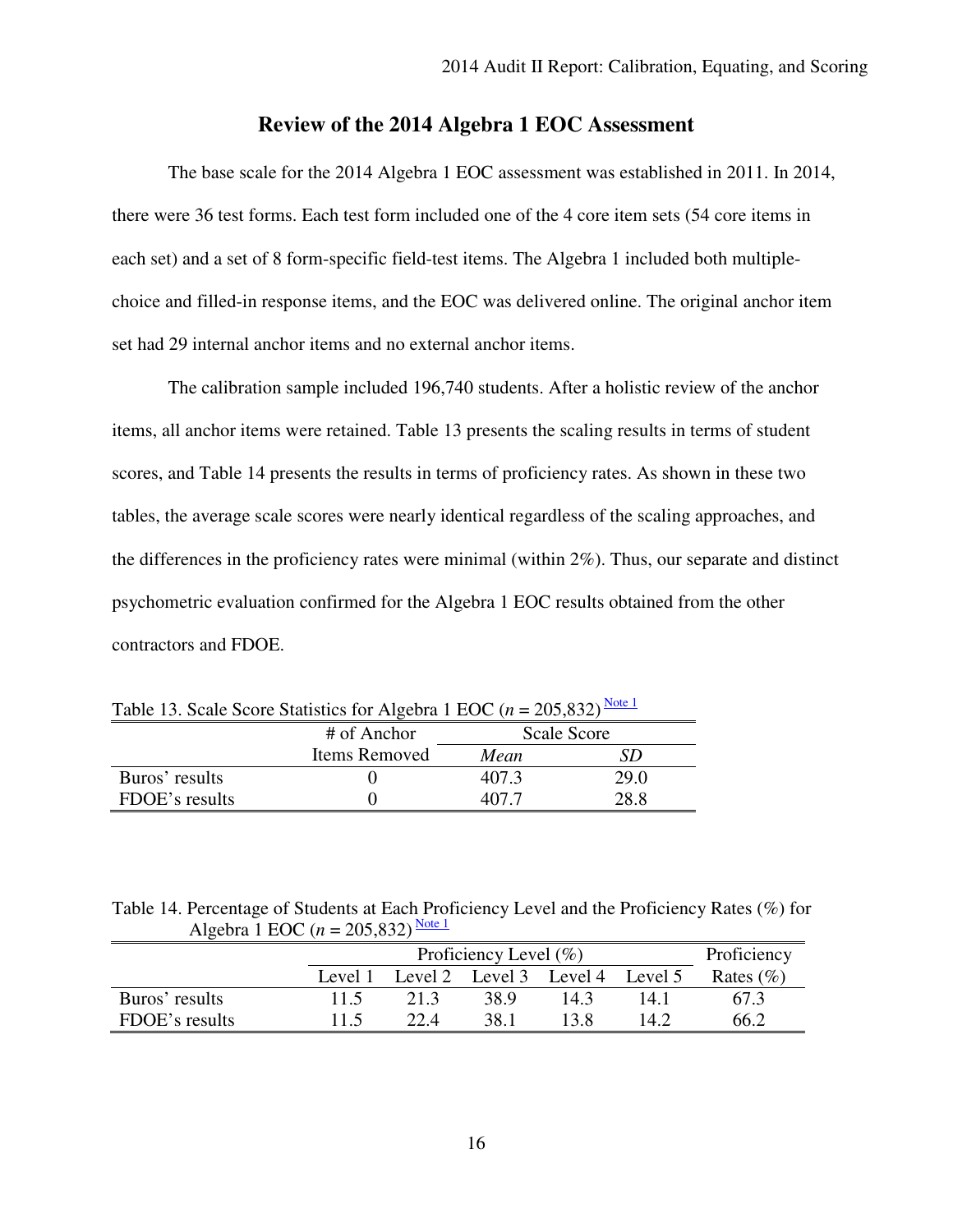# **Review of the 2014 Geometry EOC Assessment**

 The base scale for the 2014 Geometry EOC assessment was established in 2012. In 2014, there were 36 test forms. Each test form included 1 of the 4 core item sets (54 core items per item set) and a set of 8 form-specific field-test items. The assessment was delivered online and consisted of both multiple-choice items and fill-in response items. The original anchor item set included 28 internal anchor items and no external anchors.

 The calibration sample included 171,011 students. After a holistic review of the anchor items, two items were identified for removal. For this assessment, FDOE also removed the same anchor items Buros identified. Table 15 presents the scaling results in terms of student scores, and Table 16 presents the results in terms of proficiency rates. As shown in these two tables, the average scale scores were nearly identical regardless of the scaling approaches, and the differences in the proficiency rates were minimal (within 2%). Thus, our separate and distinct psychometric evaluation confirmed for the Geometry EOC Assessment results obtained from the other contractors and FDOE.

|                | # of Anchor   | Scale Score |      |  |
|----------------|---------------|-------------|------|--|
|                | Items Removed | Mean        |      |  |
| Buros' results |               | 403.5       | 30.1 |  |
| FDOE's results |               |             |      |  |

Table 15. Scale Score Statistics for Geometry EOC  $(n = 174,673)$ <sup>Note 1</sup>

 Table 16. Percentage of Students at Each Proficiency Level and the Proficiency Rates (%) for Geometry EOC  $(n = 174,673)$ <sup>Note 1</sup>

|                | Proficiency Level $(\% )$ |      |                                 |      | Proficiency |              |
|----------------|---------------------------|------|---------------------------------|------|-------------|--------------|
|                | Level 1                   |      | Level 2 Level 3 Level 4 Level 5 |      |             | Rates $(\%)$ |
| Buros' results | 11.4                      | 23.1 | 30.1                            | 20.8 | 14.7        | 65.6         |
| FDOE's results | 11 Q                      | 24 O | 30.1                            | 20.2 |             | 64.1         |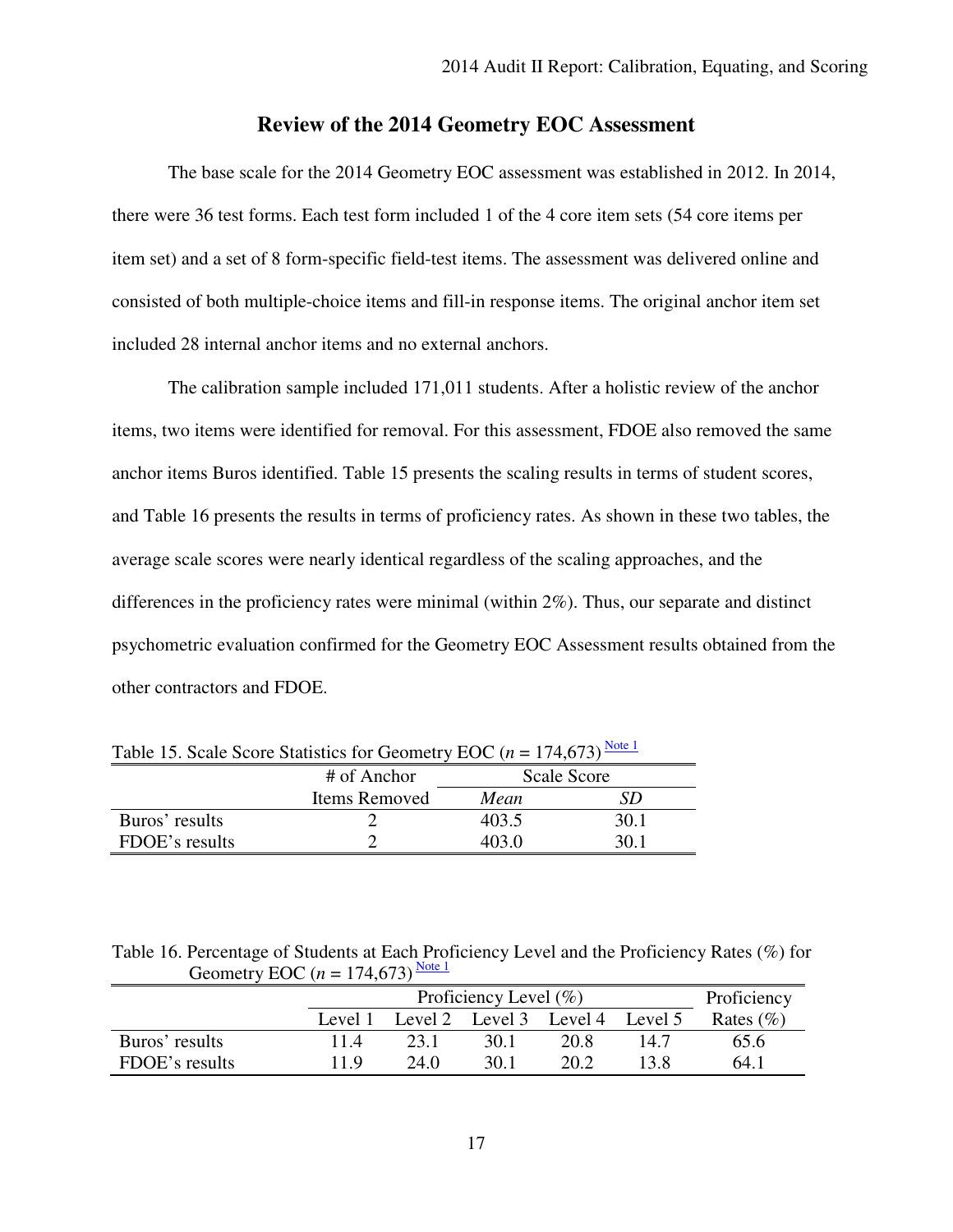### **Other Observations**

 During our planning, study and analyses, we found some estimation difficulties with the pseudo-guessing parameters (*c* parameters) and the discrimination parameters (*a* parameters) of some multiple-choice items. After close examination of the item parameter estimates and the empirical response curves for those items exhibiting estimation difficulties, it was noticed that the empirical response curves often lacked clear inflection points, lower asymptotes (lower limits), or a uniform smooth rise, for those items. We also observed those items often had *c*  parameter estimates approaching zero, thus indicating inability to estimate guessing. In several calibrations, we had to fix some of the *c* parameters at an arbitrary value to achieve stable estimates for other parameters. The percentages of such items for Science (Grade 5), Mathematics (Grade 6 and 8), and EOC (Algebra I and Geometry) calibrations were between 0 2% while the numbers for Reading calibrations (Grade 3, 8 and 10) were around 10%.

 Although these phenomena might be due to the algorithm implemented by the software package configuration we used (IRTPRO 2.1, SSI, 2011), we understand that Pearson also occasionally observed elevated standard error of estimates for some anchor items. These items did not affect the equating operation this year. However, we strongly advise FDOE, whenever possible, not to include items with elevated standard error of estimates as equating items in the anchor item sets planned for the future. The elevated standard error of estimates indicates potential instability of the estimated parameters, thus including those items may threaten the integrity of future anchor sets and resultant student scores.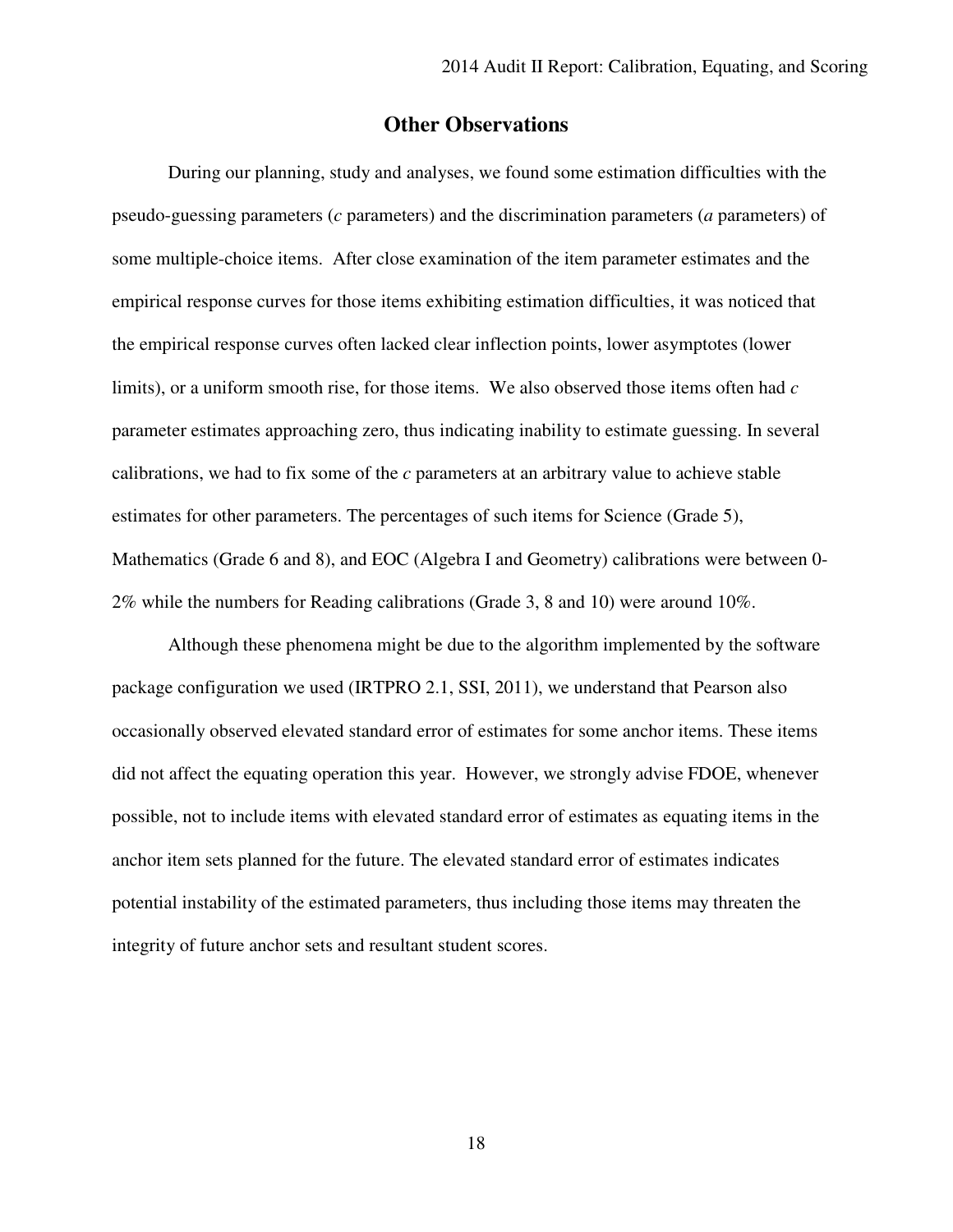### **Conclusions**

 Buros monitored the calibration, scaling, and scoring processes for the 2014 FCAT 2.0 and EOC assessments throughout the May 2014 study period. Access to all data, methods and procedures was made available to Buros. The psychometric team assembled by FDOE implemented multiple layers of quality controls to ensure the accuracy of data handling. Multiple statistics and graphs were reviewed and deliberated by the team in order to make anchor item evaluation and anchor set selection. Questions surfaced, expert information was provided if not immediately, then in hours. FDOE demonstrated effective leadership during the course by inviting and facilitating open and thorough discussions as well as by thoughtfully and wisely considering different opinions whenever possible. The content experts from TDC were also actively engaged during all conference sessions in order to safeguard the final anchor set with proper content coverage and a sufficient number of anchor items for each reporting category. Invariably, the team on occasion found it necessary to discuss specific core items that exhibited unexpected response patterns or item statistics. Based on our observation, we found the calibration, equating, and scoring activity and operation was conducted according to professional standards and best practices. In all respects, we find the FDOE process of study, audit, verification and then independent third party review and follow-along to set the benchmark for high stakes testing in the US. FDOE is committed undoubtedly to safeguarding the rights of students, educators, policy makers, and the public. The Florida assessment programs at all levels and content areas can and should serve as the model for all other states relying on assessment to support decisions being made.

 In addition, Buros performed independent analyses for eight FCAT 2.0 or EOC assessments selected by FDOE. The objective of the analyses Buros conducted was not to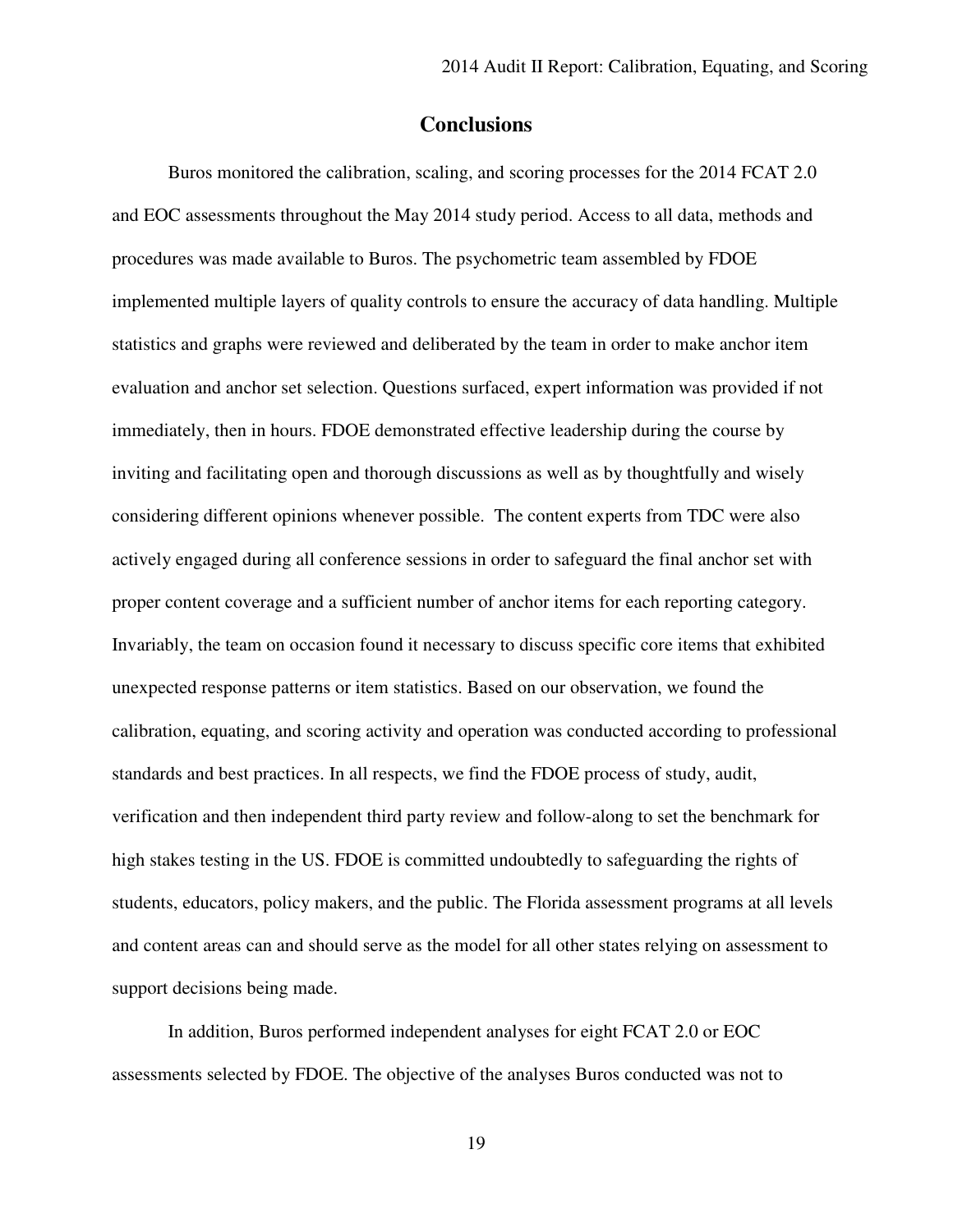replicate but to verify the stability of FDOE's final results using different estimation methods. As presented in the previous sections, we were able to achieve very satisfactory convergence regarding student scores and group proficiency levels although the anchor sets selected by Buros and FDOE sometimes had minor discrepancies.

 In conclusion and in summary, from our observations and verification, we have confidence in the resultant 2014 EOC student scores, not just for the assessments we evaluated, but the collection of comparable FDOE assessments.

# **Report Notes**

- Note 1. The differences between Buros' results and FDOE's results were due to different calibration/scoring algorithm and software.
- Note 2. Buros did not provide content review of the anchor items. However, TDC content experts reviewed the FDOE's final anchor sets for their representation of the content standards as well as reporting categories. Differences in the anchor item removals were often due to content consideration.
- Note 3. The differences between Buros' results and the results from Buros' estimates using FDOE-approved anchor set were due to different anchor item retention; the differences between FDOE's results and the results from Buros' estimates using FDOE-approved anchor set were due to the impacts of different calibration/scoring algorithm and software; finally, the differences between Buros' results and FDOE's results were due to different anchor item retention plus different calibration/scoring algorithm and software.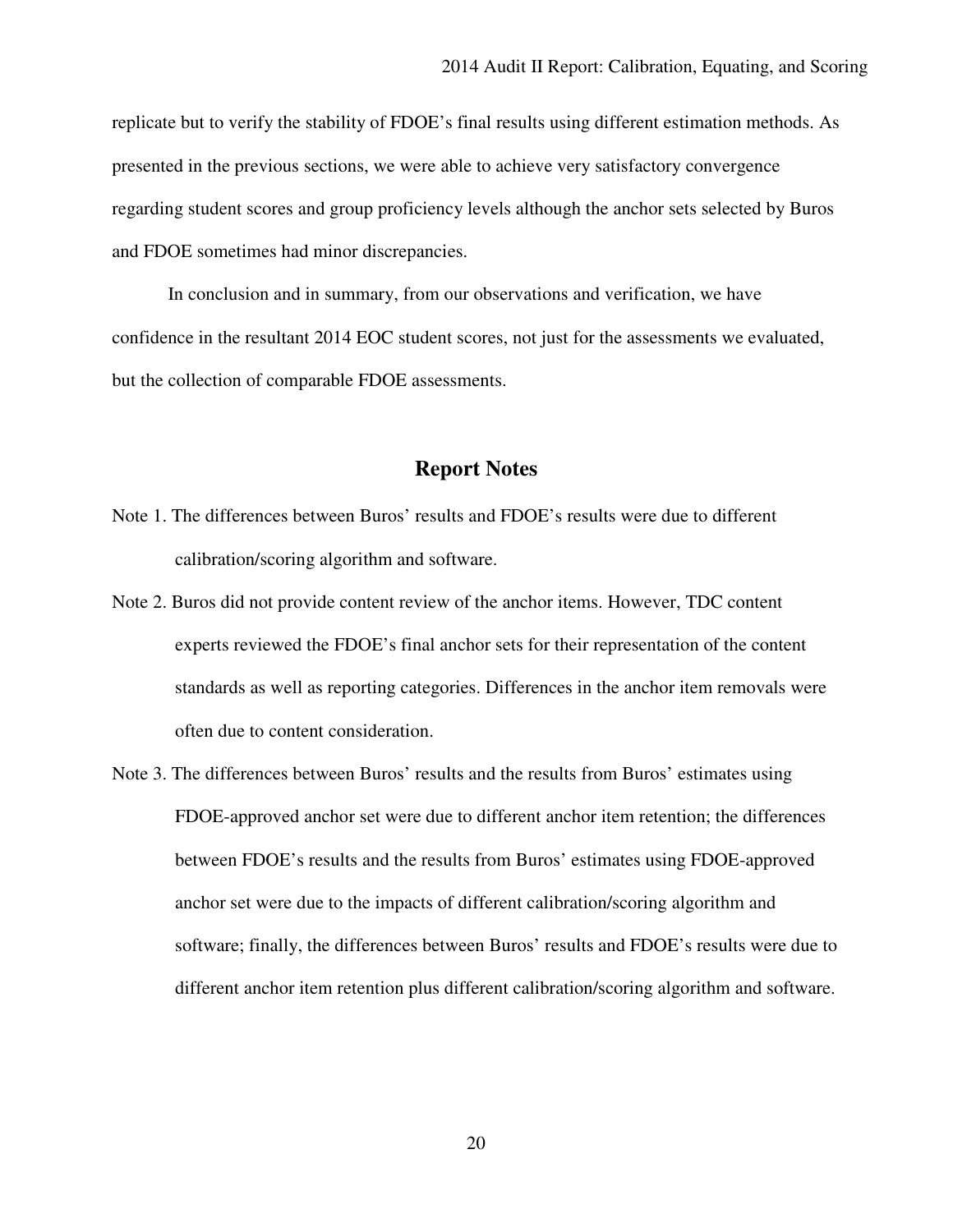# Appendix

# Methodology

The analyses were performed in five steps. These steps were as follows:

- Calibration
- Scaling
- Flagging
- Scoring

#### **1. CALIBRATION**

 Calibration was conducted using IRTPRO 2.1 (Cai, Thissen, & du Toit, 2011). The 3PL model was employed for the multiple-choice items, and the 2PL model was used for the gridded- response or filled-in-response items. Log-normal prior was used for the discrimination (*a*) parameter and Beta prior was used for the pseudo-guessing (*c*) parameter. Bock-Aitkin Expectation Maximization (EM) algorithm (BAEM; Bock & Aitkin, 1981) was used for calibration. All initial calibration runs of the eight assessments converged. However, some assessments have items with extremely low *c* estimates along with very large standard errors of estimates from the initial run; in these cases, the accuracy of their *a* parameter estimates also suffered. In order to obtain stable *a* estimates, the *c* parameters for these items were fixed at a value very close to zero (logit  $c=-10$ ).

#### **2. SCALING**

 Scaling was performed with the Stocking-Lord algorithm using IRTEQ (Han, 2009). The minimization statistic was computed using uniformly distributed values of theta over the range 3.0 to 3.0.